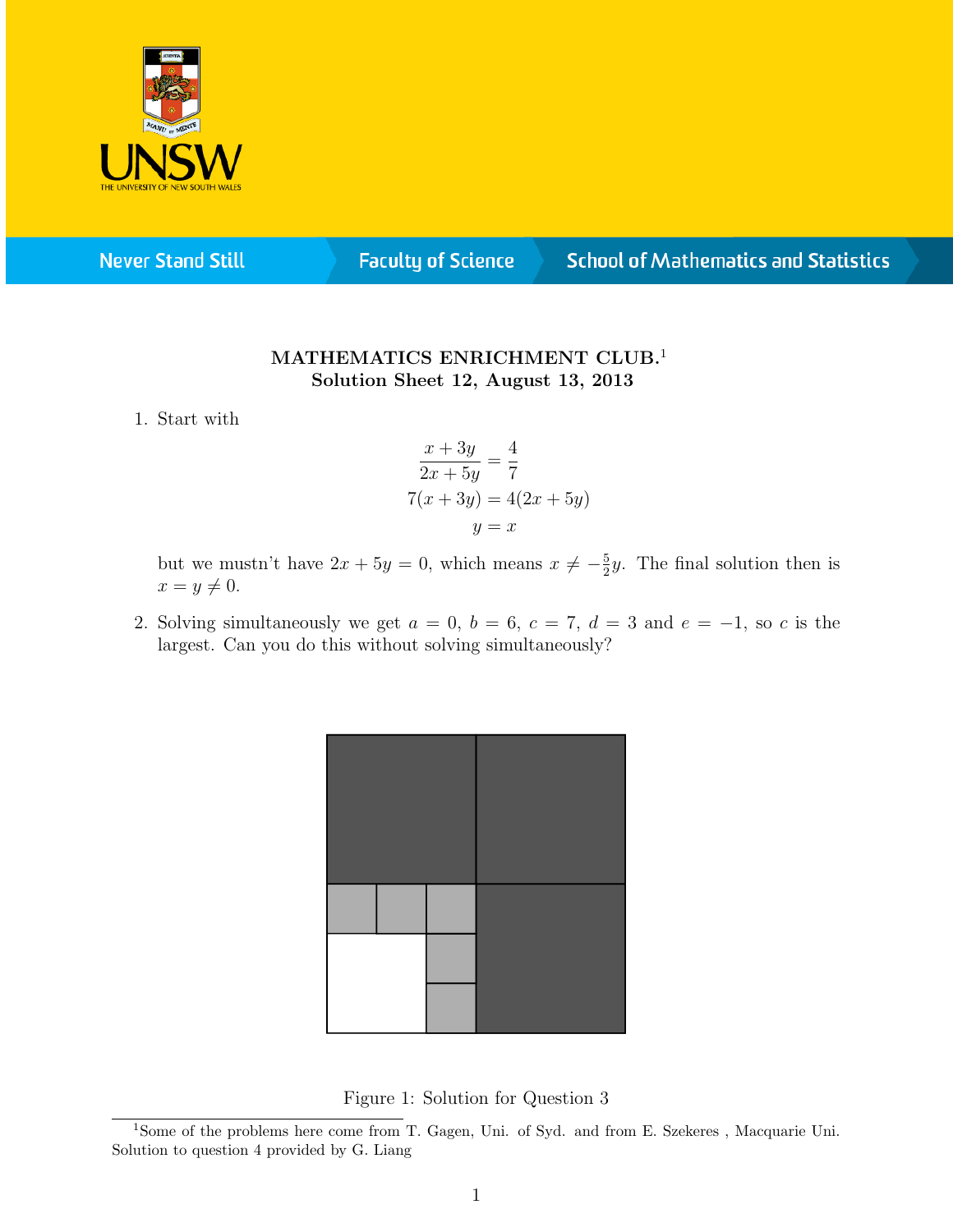- 3.
- 4. Begin by constructing the equilateral triangle ADB. Draw the line CD to intersect AB at E. Draw EG parallel to DB and  $EF$  parallel to DA. Connect F and G then triangle EFG is equilateral. To prove this is true, construct  $B'A'$  parallel to BA and passing through D, and show that  $BB'D$  and  $AA'D$  are similar to  $GBE$  and  $FAE$ respectively.



Figure 2: Solution for Question 4

- 5. Suppose otherwise, i.e., there is a  $50 \times 50$  corner with no queens on it. Let's suppose the empty corner is the bottom-left (the argument will hold if any corner is chosen). To fit 100 queens on the chess board, all not attacking each other, we must at least have 1 queen per row, and 1 queen per column. Since the bottom-left corner is empty, the 50 top rows must have a queen each, and the 50 left columns must also have a queen each. Since none are attacking each other, there can be no queens in the top-right (otherwise not all rows/columns would have exactly one queen). Now we count the number of diagonals that stretch from the top-left  $50 \times 50$  corner to the bottom-right  $50 \times 50$  corner; there are 99, and hence not enough diagonals for one per queen, and so two queens must share a diagonal. This is a contradiction, so we cannot have an empty corner.
- 6. (a) Just expand the two right-hand sides:

$$
(x3 - 1)(x12 + x9 + x6 + x3 + 1) = x15 - x12 + x12 - x9 + x9 - x6 + x6 - x3 + x3 - 1
$$
  
= x<sup>15</sup> - 1  

$$
(x5 - 1)(x10 + x5 + 1) = x15 - x10 + x10 - x5 + x5 - 1
$$
  
= x<sup>15</sup> - 1.

(b) From part (a)  $2^{15} - 1$  has factors  $2^5 - 1 = 31$  and  $2^3 - 1 = 7$ , both of which are prime. We can use long division to divide  $2^{10} + x^5 + 1$  by  $2^3 - 1$ , which gives